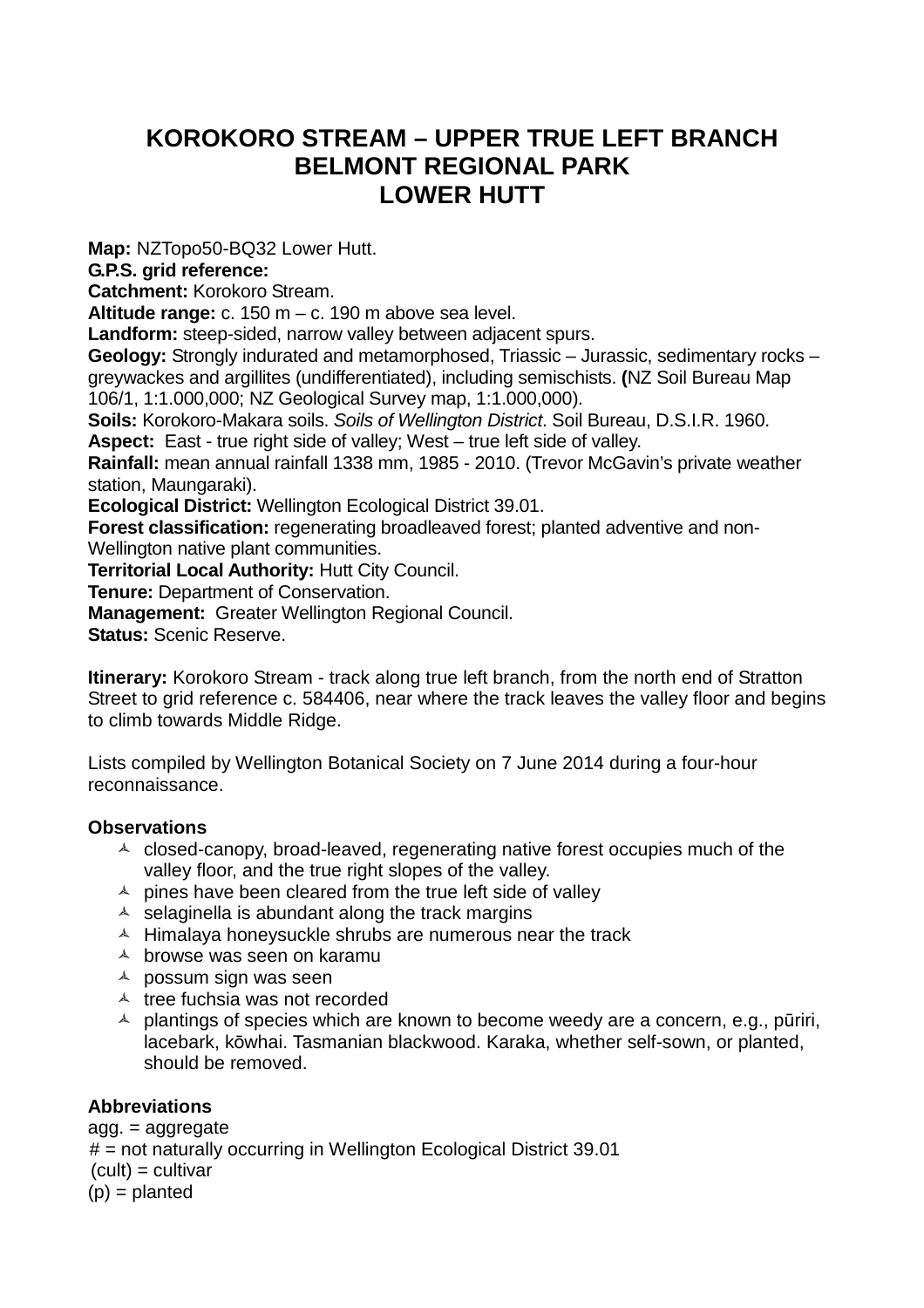sp. = species subsp. = subspecies  $var = variety$ 

# **LIST 1: Indigenous Vascular Plants**

| <b>Botanical name</b>                                             | Māori name   | <b>Common name</b>   |
|-------------------------------------------------------------------|--------------|----------------------|
| <b>Gymnosperm trees</b><br>Dacrycarpus dacrydioides               | kahikatea    | kahikatea            |
| Monocotyledonous trees and shrubs                                 |              |                      |
| Cordyline australis                                               | tī kōuka     | cabbage tree         |
| Rhopalostylis sapida                                              | nīkau        | nīkau                |
| <b>Dicotcotyledonous trees and shrubs</b>                         |              |                      |
| Aristotelia serrata                                               | makomako     | wineberry            |
| Beilschmiedia tawa                                                | tawa         | tawa                 |
| Brachyglottis repanda                                             | rangiora     | rangiora             |
| Carpodetus serratus                                               | putaputawētā | marble leaf          |
| Coprosma areolata                                                 |              | thin-leaved coprosma |
| Coprosma grandifolia                                              | kanono       | kanono               |
| Coprosma propinqua subsp. propinqua                               |              | a coprosma sp.       |
| Coprosma rhamnoides                                               |              | a coprosma sp.       |
| Coprosma robusta                                                  | karamu       | karamu               |
| Coprosma propinqua x C. robusta                                   |              | a coprosma hybrid    |
| # Corynocarpus laevigatus                                         | karaka       | karaka               |
| Geniostoma ligustrifolium var. ligustrifolium                     | hangehange   | hangehange           |
| Griselinia littoralis                                             | pāpāuma      | broadleaf            |
| Griselinia lucida                                                 | puka         | puka                 |
| Veronica stricta var. stricta (syn. Hebe stricta var. atkinsonii) |              | koromiko             |
|                                                                   | koromiko     |                      |
| Hedycarya arborea                                                 | porokaiwhiri | pigeonwood           |
| # Hoheria populnea (p?)                                           | houhere      | lacebark             |
| Knightia excelsa                                                  | rewarewa     | rewarewa             |
| Laurelia novae-zelandiae                                          | pukatea      | pukatea              |
| Leptospermum scoparium                                            | mānuka       | tea tree             |
| Melicytus ramiflorus                                              | māhoe        | māhoe                |
| Myrsine australis                                                 | māpou        | red matipo           |
| Olearia solandri                                                  | takupurenga  | coastal daisy        |
| Ozothamnus leptophyllus                                           | tauhinu      | tauhinu              |
| Pennantia corymbosa                                               | kaikōmako    | kaikomako            |
| Piper excelsum subsp. excelsum                                    | kawakawa     | kawakawa             |
| Pittoposrum tenuifolium (cult?)                                   | kohuhu       | kohuhu               |
| Pseudopanax arboreus                                              | whauwhaupaku | five-finger          |
| Solanum laciniatum                                                | poroporo     | poroporo             |
| Sophora microphylla (p)                                           | kōwhai       | kōwhai               |
| Schefflera digitata                                               | patē         | patē                 |
| Urtica ferox                                                      | ongaonga     | tree nettle          |
| # Vitex lucens (p)                                                | pūriri       | pūriri               |

# **Monocotyledonous lianes**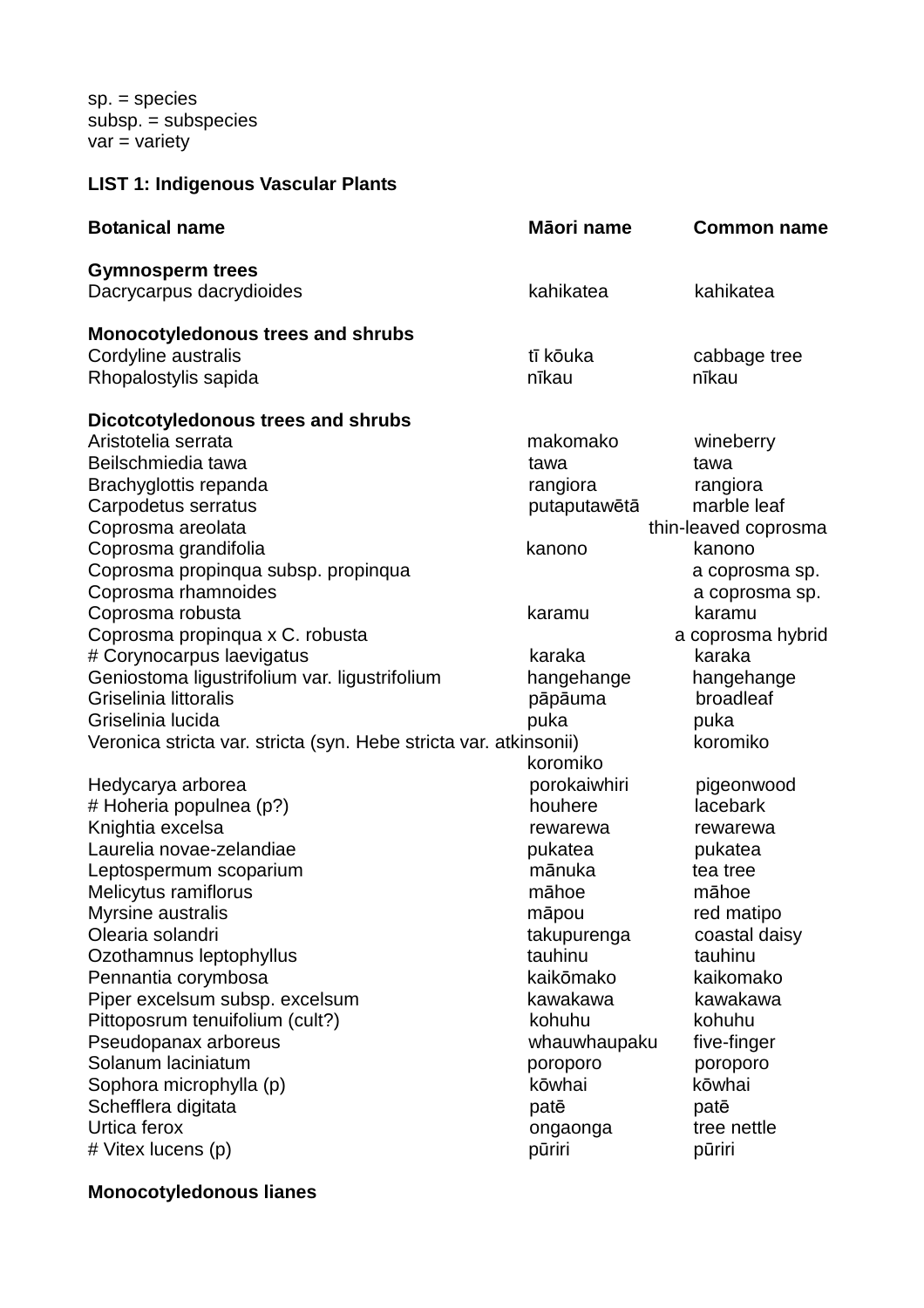| Freycinetia banksii                                                                                                                                                                                                                                                                                                                                                                                                                                                                                                                                                                                       | kiekie                                                                                                                                                              | kiekie                                                                                                                                                                                                                                                                                                                                                                                     |
|-----------------------------------------------------------------------------------------------------------------------------------------------------------------------------------------------------------------------------------------------------------------------------------------------------------------------------------------------------------------------------------------------------------------------------------------------------------------------------------------------------------------------------------------------------------------------------------------------------------|---------------------------------------------------------------------------------------------------------------------------------------------------------------------|--------------------------------------------------------------------------------------------------------------------------------------------------------------------------------------------------------------------------------------------------------------------------------------------------------------------------------------------------------------------------------------------|
| Dicotyledonous lianes and trailing plants<br>Metrosideros diffusa<br>Muehlenbeckia australis<br>Muehlenbeckia complexa<br>Parsonsia heterophylla<br>Rubus cissoides                                                                                                                                                                                                                                                                                                                                                                                                                                       | rātā<br>pōhuehue<br>pōhuehue<br>kaihua<br>tātarāmoa                                                                                                                 | white rātā<br>pōhuehue<br>pōhuehue<br>NZ jasmine<br>bush lawyer                                                                                                                                                                                                                                                                                                                            |
| <b>Ferns</b><br>Asplenium appendiculatum<br>subsp. appendiculatum<br>Asplenium bulbiferum<br>Asplenium flaccidum<br>Asplenium gracillimum<br>Asplenium hookerianum var. colensoi<br>Asplenium hookerianum var. hookerianum<br>Asplenium oblongifolium<br>Blechnum chambersii<br><b>Blechnum discolor</b><br><b>Blechnum filiforme</b><br><b>Blechnum fluviatile</b><br>Blechnum novae-zelandiae<br>Cyathea medullaris<br>Cyathea smithii<br>Dicksonia fibrosa<br>Dicksonia squarrosa<br>Histiopteris incisa<br>Hypolepis ambigua<br>Hypolepis rufobarbata<br>Lastreopsis glabella<br>Lastreopsis velutina | manamana<br>makawe o Raukatauri<br>rereti, nini<br>piupiu<br>pānako<br>kiwakiwa<br>kiokio<br>mamaku<br>kātote<br>whekī-ponga<br>whekī<br>mātātā<br>raurahi nehenehe | an asplenium sp.<br>hen and chickens<br>hanging spleenwort<br>an asplenium sp.<br>an asplenium sp.<br>an asplenium sp.<br>huruhuru whenua shining spleenwort<br>lance fern<br>crown fern<br>thread fern<br>ray water fern<br>kiokio<br>mamaku<br>soft tree fern<br>whekī-ponga<br>rough tree fern<br>water fern<br>a hypolepis sp.<br>a hypolepis sp.<br>smooth shield fern<br>velvet fern |
| Microsorum pustulatum subsp. pustulatum<br>Microsorum scandens<br>Paesia scaberula<br>Pellaea rotundifolia<br>Pneumatopteris pennigera<br>Polystichum neozelandicum subsp. zerophyllum<br>Polystichum oculatum<br>Polystichum vestitum<br>Pteridium esculentum<br>Pteris macilenta<br>Pyrrosia eleagnifolia                                                                                                                                                                                                                                                                                               | kōwaowao<br>mokimoki<br>mātā<br>tarawera<br>pākau roharoha<br>pikopiko<br>pikopiko<br>pūniu<br>rārauhe<br>titipo<br>ota                                             | hound's tongue fern<br>fragrant fern<br>ring fern<br>round-leaved fern<br>gully fern<br>a shield fern sp.<br>a shield fern sp.<br>prickly shield fern<br>bracken<br>sweet brake<br>leather leaf fern                                                                                                                                                                                       |

## **Orchids**

None recorded

## **Grasses**

None recorded

Sedges<br>Carex virgata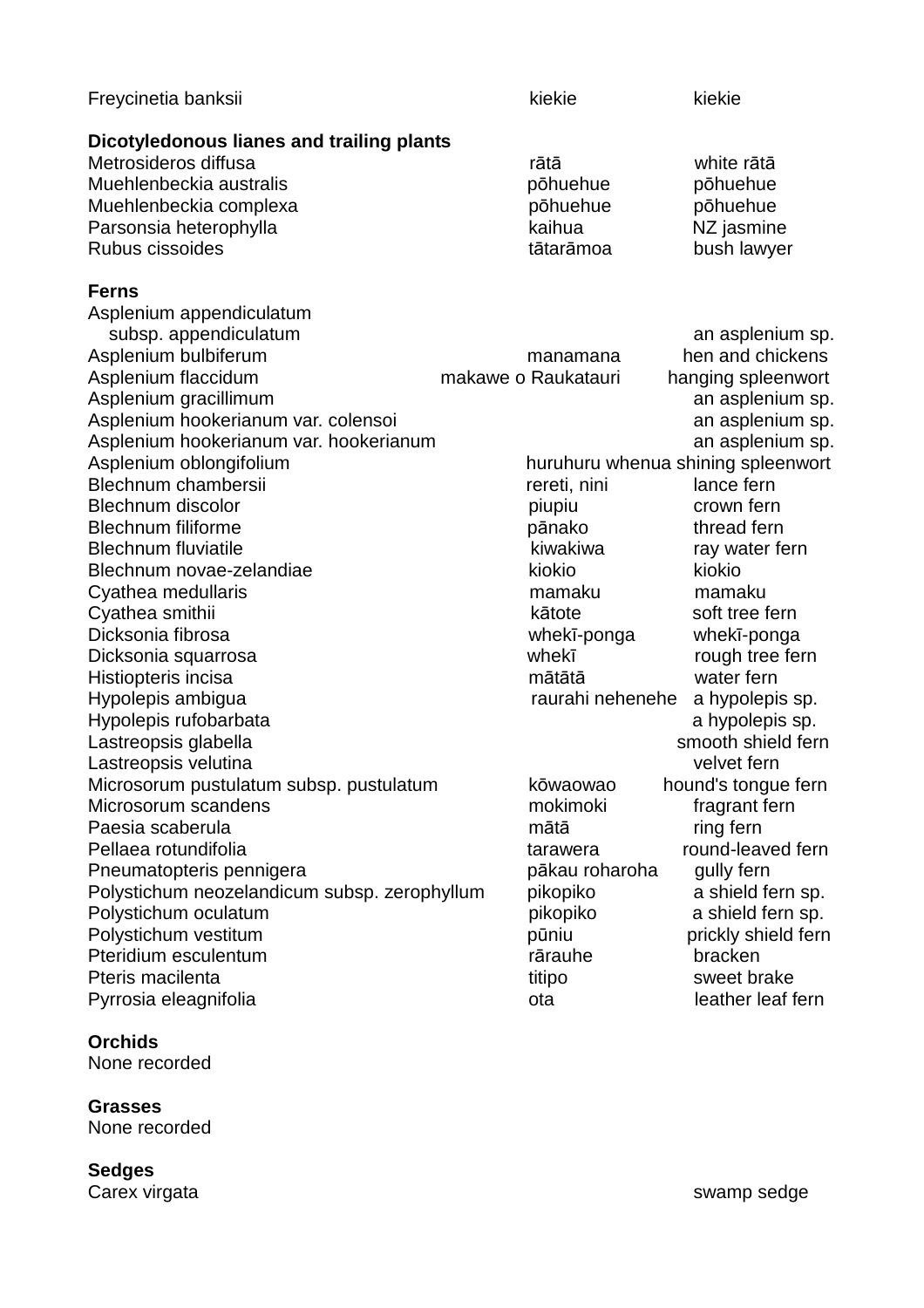**Rushes**

None recorded

| Monocotyledonous herbaceous plants, other than orchids, grasses, sedges, rushes<br>Astelia fragrans<br>Astelia solandri<br>Phormium tenax (p?) | kakaha<br>kōwharawhara<br>harakeke | bush flax<br>perching lily<br>swamp flax                 |
|------------------------------------------------------------------------------------------------------------------------------------------------|------------------------------------|----------------------------------------------------------|
| <b>Composite herbaceous plants</b><br>Euchiton audax<br>Helichrysum filicaule<br>Senecio minimus                                               |                                    | a euchiton sp.<br>creeping everlasting daisy<br>fireweed |
| Dicotyledonous herbs, other than composites                                                                                                    |                                    |                                                          |
| Acaena anserinifolia                                                                                                                           | piripiri                           | bidibid                                                  |
| Acaena novae-zelandiae                                                                                                                         |                                    | red bididid                                              |
| Cardamine debilis agg.                                                                                                                         | panapana                           | NZ bitter cress                                          |
| Centella uniflora                                                                                                                              |                                    | centella                                                 |
| Crassula mataikona                                                                                                                             |                                    | a crassula sp.                                           |
| Hydrocotyle eleongata                                                                                                                          |                                    | a hydrocotyle sp.                                        |
| Hydrocotyle moschata var. moschata                                                                                                             |                                    | hairy pennywort                                          |
| Leptostigma setulosa                                                                                                                           |                                    | a leptostigma sp.                                        |
| Lobelia angulata                                                                                                                               | pānakenake                         | pratia                                                   |
| Oxalis exilis                                                                                                                                  |                                    | yellow oxalis                                            |
| Ranunculus reflexus                                                                                                                            | māruru                             | hairy buttercup                                          |
| Stellaria parviflora                                                                                                                           | kohukohu                           | NZ chickweed                                             |
| Urtica incisa                                                                                                                                  | ongaonga                           | scrub nettle                                             |
| Wahlenbergia violacea                                                                                                                          |                                    | a harebell sp.                                           |
|                                                                                                                                                |                                    |                                                          |

**++++++++++++++++++++++++++++++++++++++++++++++++++++++++++++++++++++** 

### **LIST 2: Adventive Vascular Plants**

## **Gymnosperm trees**

None recorded

## **Dicotyledonous trees and shrubs**

Acacia melanoxylon **Tasmanian blackwood** Eucalyptus sp. **A** gum tree sp. Hypericum androsaemum tutsan tutsan Leycesteria formosa **Exercise Exercise Exercise Serverse Exercise Exercise Advantagement** Himalaya honeysuckle Ulex europaeus gorse

## **Dicotyledonous lianes and trailing plants**

Rubus fruticosus agg. blackberry

**Fern allies** Selaginella kraussiana selaginella selaginella

**Grasses**